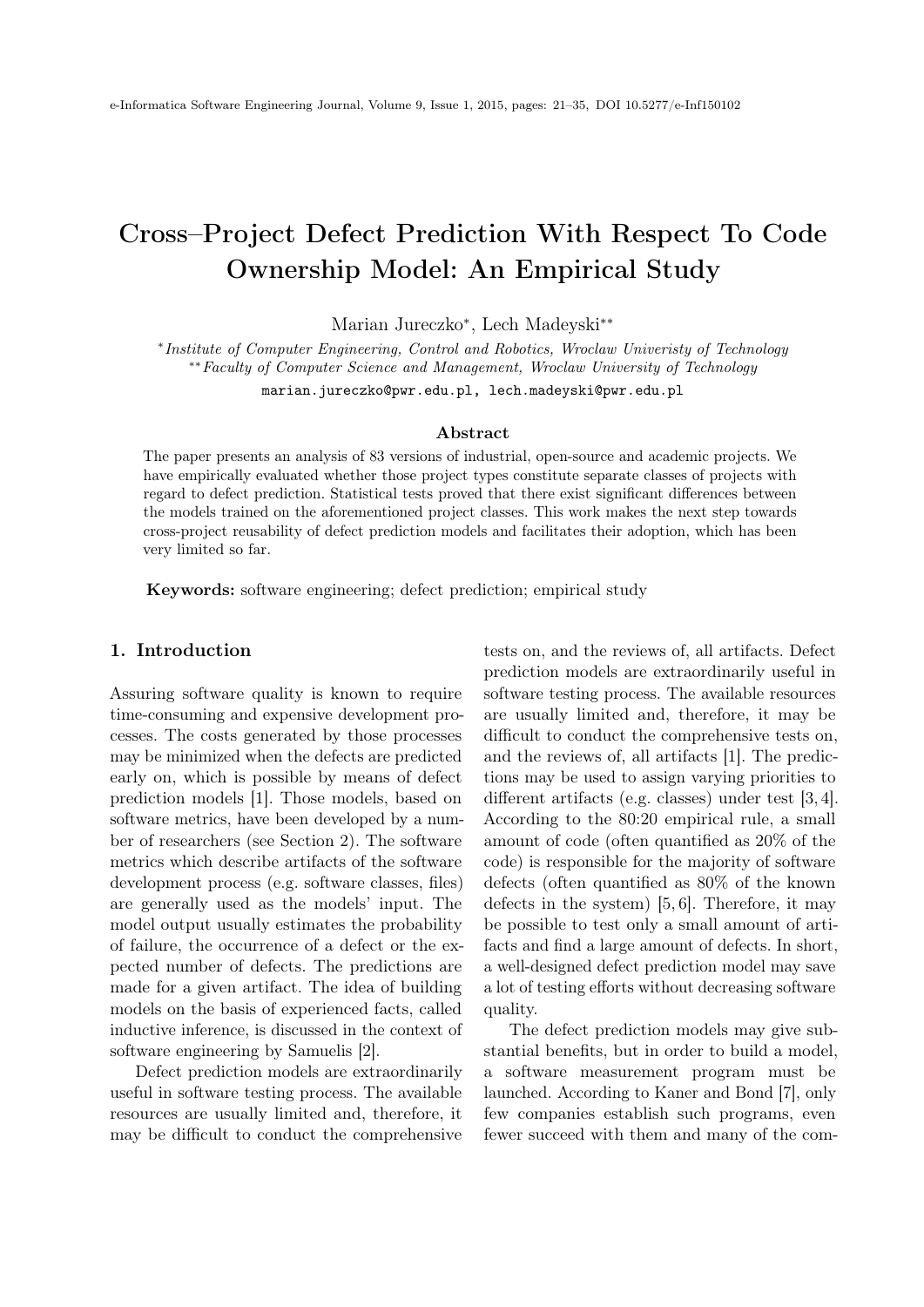panies use them only to conform to the criteria laid down in the Capability Maturity Model [\[8\]](#page-12-7). The costs may be one of the reasons behind the limited adoption of the defect prediction models, e.g. an average overhead for metrics collection was estimated to be 4–8% of the overall value [\[8,](#page-12-7) [9\]](#page-12-8). Using cross-project defect prediction could reduce the expenditure, since one model may be used in several software projects, which means that it is not necessary to launch a completely new software measurement program for each project. The cross–project defect prediction is also helpful with solving the problems connected with the lack of historical data indispensable to train a model [\[10\]](#page-12-9). Unfortunately, the body of knowledge of cross–project defect prediction does not support us with the results that are advanced enough to be used (details in the next section). The intention of this work is to reveal the facts regarding high level prediction boundaries, particularly the possibility of using prediction models across different project code ownership models. The conducted experiments aiming at verifying whether cluster of projects can be derived from the source code ownership model, where the cluster is a group of software projects that share a common prediction model. Such finding eases the application of defect prediction by removing the necessity of training the model. It is enough to identify the cluster a given project belongs to and use the common model.

This study investigates whether there is a relevant difference between industrial, open-source and academic software projects with regard to defect prediction. In order to explore that potential disparity, the data from 24 versions of 5 industrial projects, 42 versions of 13 open-source projects and 17 versions of 17 academic projects were collected. Several defect prediction models were built and the efficiency of the predictions was compared. Statistical methods were used in order to decide whether the obtained differences were significant or not. It is worth mentioning that a somehow related question of suitability of software quality model for projects within different application domains was raised by Villalba et al. [\[11\]](#page-12-10), whereas the results of other works

which investigate the cross-project defect prediction (i.e. [\[12,](#page-12-11)[13\]](#page-12-12)) suggest that the code ownership model might be a relevant factor with regard to the prediction performance.

The rest of this paper is organized as follows: subsequent sections describe related work, the design of empirical evaluation used in this study (including the details of data collection and analysis methodology), the descriptive statistics of the collected data, the results of empirical evaluation, threats to the validity of the empirical study, and conclusions.

# 2. Related Work

Cross-project reusability of defect prediction models would be extremely useful. Such generalized prediction models would serve as a starting point in software development environments that cannot provide historical data and, as a result, they would facilitate the adoption of defect prediction models.

A preliminary work in this area was conducted by Subramanyam and Krishnan [\[14\]](#page-12-13). The authors investigated a software project where C++, as well as Java, were employed and found substantial differences between classes written in different programming languages with regard to defect prediction, e.g. the interaction effect (the defect count grows with the CBO value for  $C++$  class but decreases for the Java classes; the relation was calculated with respect to the DIT metric). Hence, the results indicate issues with regard to cross-language predictions. The authors investigated only one project, nevertheless, similar difficulties might arise in cross-project predictions.

Nagappan et al. [\[15\]](#page-12-14) analyzed whether defect predictors obtained from one project history are applicable to other projects. It turned out that there was no single set of metrics that would fit into all five investigated projects. The defect prediction models, however, could be accurate when obtained from similar projects (the similarity was not precisely defined, though). The study was extended by Zimmerman et al. [\[12\]](#page-12-11), who performed 622 cross-project predictions for 12 real world applications. A project was considered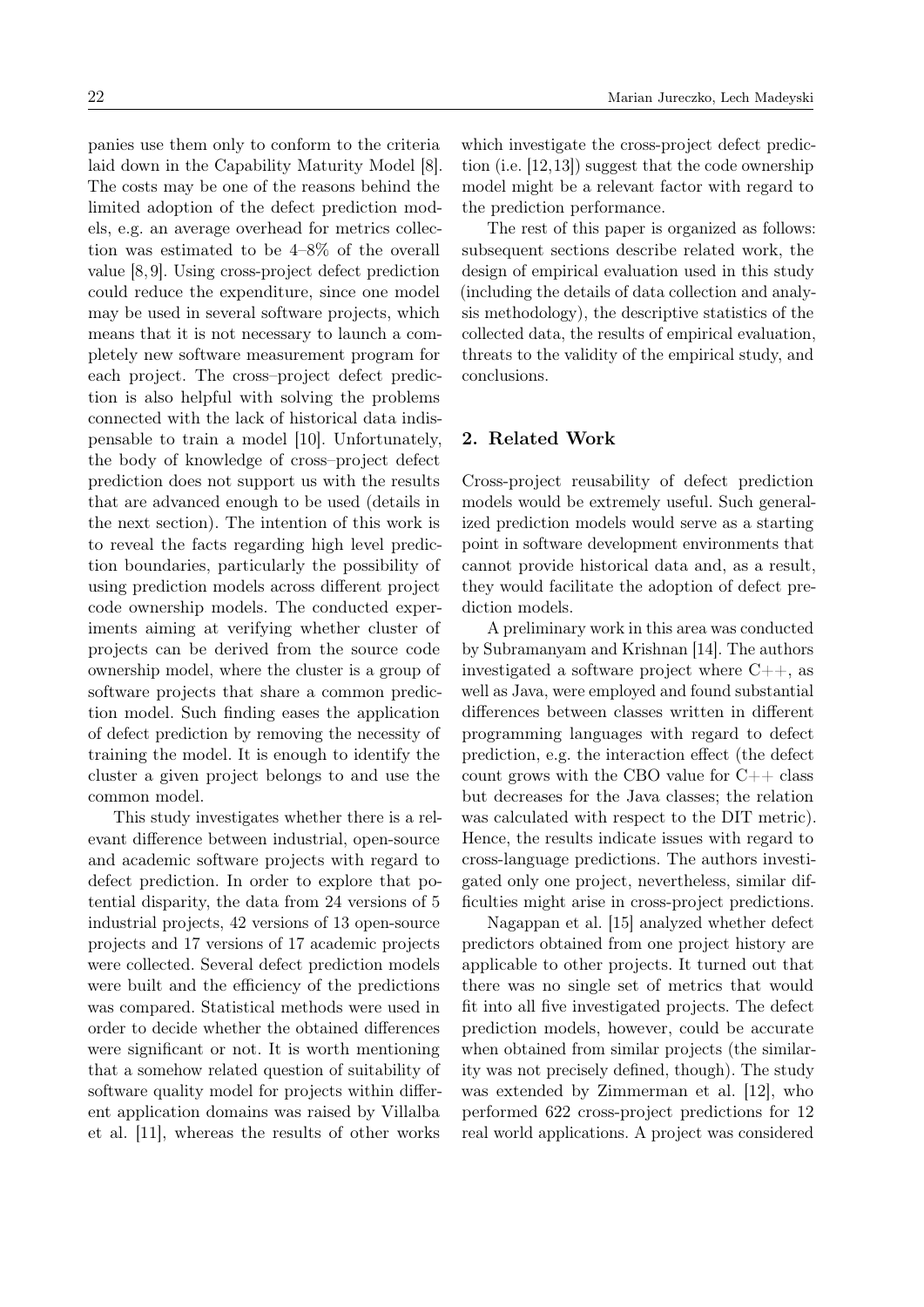as a strong predictor for another project when all precision, recall, and accuracy were greater than 0.75. Only 21 cross-project validations satisfied this criterion, which sets the success rate at 3.4%. Subsequently, the guidelines to assess the cross-project prediction chance of success were given. The guidelines were summarized in a decision tree. The authors constructed separate trees for assessing prediction precision, recall, and accuracy, but only the tree for precision was given in the paper.

A study of cross-company defect prediction was conducted by Turhan et al. [\[10\]](#page-12-9). The authors concluded that there is no single set of static code features (metrics) that may serve as defect predictor for all the software projects. The effectiveness of the defect prediction models was measured using probability of detection (pd) and probability of false alarm (pf). Cross-company defect prediction dramatically increased pd as well as pf. The authors were also able to decrease the pf by applying the nearest neighbor filtering. The similarity measure was the Euclidean distance between the static code features. However, there was still a drawback for cross-company defect prediction models: the project features which might influence the effectiveness of cross-company predictions were not identified.

In an earlier paper [\[13\]](#page-12-12), we presented an empirical study showing that data mining techniques may be used to identify project clusters with regard to cross-project defect prediction. The k-means and Kohonen's neural networks were applied to correlation vectors in order to identify the clusters. The correlation vectors were calculated for each version of each project respectively and represented Pearson's correlation coefficients between software metrics and numbers of defects. Subsequently, a defect prediction model was created for each identified cluster. In order to validate the existence of a cluster, the efficiency of the cluster model was compared with the efficiency of a general model. The general model was trained using data from all the projects. Six different clusters were identified and the existence of two of them was statistically proven. The clusters characteristics were consistent with Zimmerman's

findings [\[12\]](#page-12-11) about the factors that are critical in cross-project prediction. In our paper, we make a step towards simplifying the setup of defect prediction in the software development process. The laborious activities regarding calculation of correlation vectors and mining the clusters are not needed as it is obvious from the very beginning to which cluster a project belongs. A subset of the same data set had already been analysed in [\[16,](#page-12-15)[17\]](#page-13-0). In [\[16\]](#page-12-15) 5 industrial and 11 open–source projects were investigated. The study was focused on the role of the size factor in defect prediction. The other paper was focused on the cross-project defect prediction. In [\[17\]](#page-13-0), published in Polish, being a preliminary study to this one, we focused on the differences and similarities between industrial, open–source and academic projects, whereas in this paper, we additionally performed a comprehensive statistical analysis. As a result, new projects may take advantage of the prediction models developed for the aforementioned classes of the existing projects.

It is also worth mentioning that a different approach, based on the idea of inclusion additional software projects during the training process, can provide a cross-project perspective on software quality modelling and prediction [\[18\]](#page-13-1).

A comprehensive study of cross-project defect prediction was conducted by He et al. [\[19\]](#page-13-2). The authors investigated 10 open source projects to check whether training data from other projects can provide better prediction results than training data from the same project - in the best cases it was possible. Furthermore, in 18 out of 34 cases the authors were able to obtain a Recall greater than 70% and a Precision greater than 50% for the cross-project defect prediction.

## 3. Empirical Evaluation Design

## 3.1. Data Collection

The data from 83 versions of 35 projects was collected and analyzed. It covers 24 versions of 5 industrial projects, 42 versions of 13 open–source projects and 17 versions of 17 academic projects.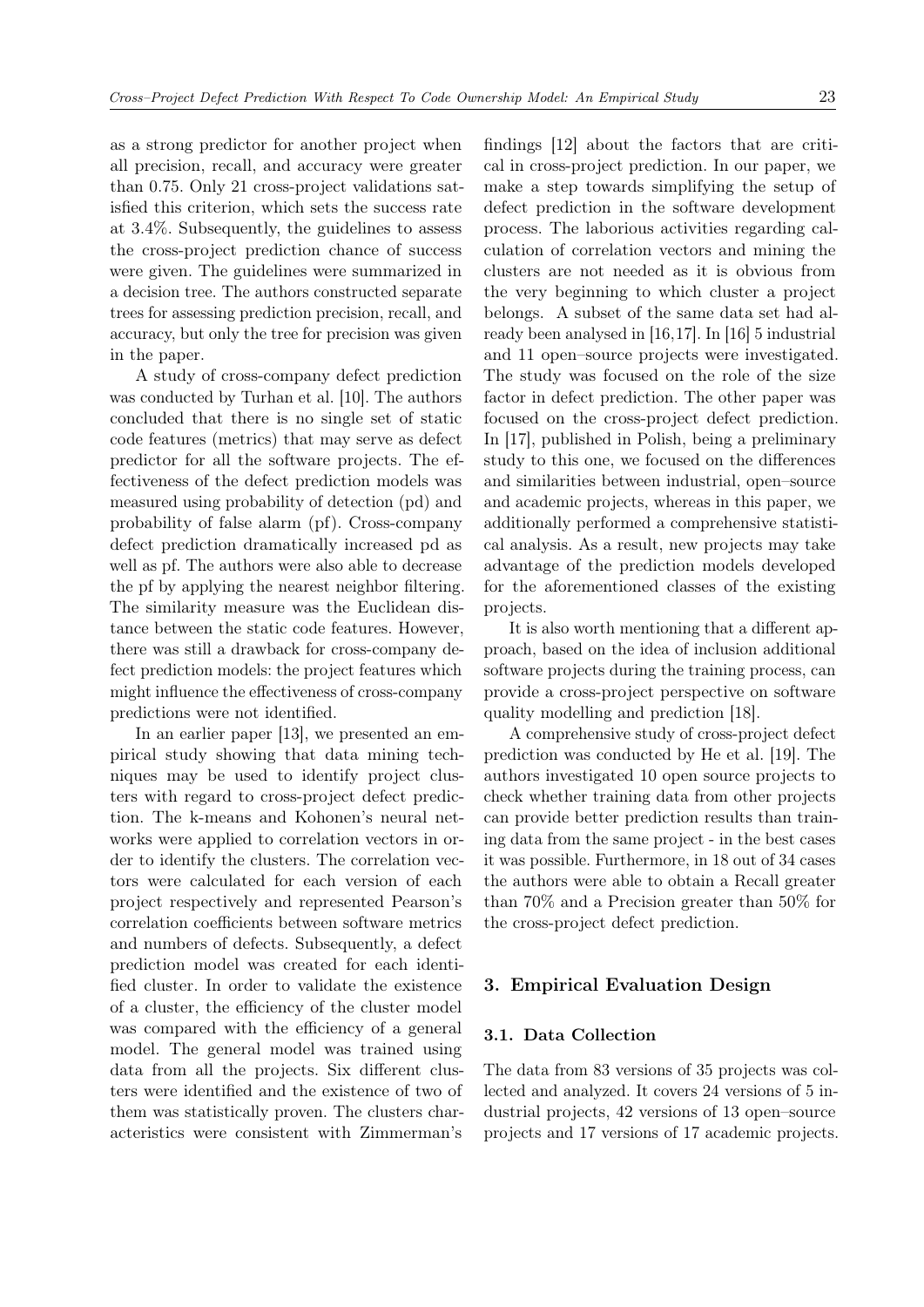The number of versions is greater than the number of projects because there were projects in which data from several versions were collected. For example, in the case of Apache Ant project [\(http://ant.apache.org\)](http://ant.apache.org), versions 1.3, 1.4, 1.5, 1.6 and 1.7 were analyzed. For each of the analysed versions there was an external release, which was visible to the customer or user.

Each of the investigated industrial projects is a custom-built enterprise solution. All of the industrial projects have been already successfully developed by different teams of 10 to 40 developers and installed in the customer environments. All of them belong to the insurance domain but implement different feature sets on top of Java-based frameworks. Each of the industrial projects were developed by the same vendor.

The following open-source projects were investigated: Apache Ant, Apache Camel, Apache Forrest, Apache Log4j, Apache Lucene, Apache POI, Apache Synapse, Apache Tomcat, Apache Velocity, Apache Xalan, Apache Xerces, Ckjm and Pbeans.

The academic projects were developed by the fourth and the fifth-year graduate MSc computer science students. The students were divided into the groups of 3, 4 or 5 persons. Each group developed exactly one project. The development process was highly iterative (feature driven development). Each project lasted one year. During the development for each feature UML documentation was prepared. Furthermore, high level of test code coverage was obtained by using latest testing tools, e.g. JUnit for unit tests, Fit-Nesse for functional tests. The last month of development was used for additional quality assurance and bug fixing; the quality assurance was conducted by external group of subjects (i.e. not the subjects involved in the development). The projects were from different domains, were built using different frameworks, had different architectures and covered different sets of functionalities, nonetheless all of them were written in Java.

The objects of the measurement were software development products (Java classes). The following software metrics were used in the study:

- Chidamber & Kemerer metrics suite [\[20\]](#page-13-3): Weighted Method per Class (WMC), Depth of Inheritance Tree (DIT), Number Of Children (NOC), Coupling Between Object classes (CBO), Response For a Class (RFC) and Lack of Cohesion in Methods (LCOM);
- a metric suggested by Henderson-Sellers [\[21\]](#page-13-4): Lack of Cohesion in Methods (LCOM3);
- Martin's metrics [\[22\]](#page-13-5): Afferent Couplings (Ca) and Efferent Couplings (Ce).
- QMOOD metrics suite [\[23\]](#page-13-6): Number of Public Methods (NPM), Data Access Metric (DAM), Measure Of Aggregation (MOA), Measure of Functional Abstraction (MFA) and Cohesion Among Methods (CAM);
- quality oriented extension of Chidamber & Kemerer metrics suite [\[24\]](#page-13-7): Inheritance Coupling (IC), Coupling Between Methods (CBM) and Average Method Complexity (AMC),
- two metrics, that are based on the McCabe's cyclomatic complexity measure [\[25\]](#page-13-8): Maximal Cyclomatic Complexity (Max\_CC) and Average Cyclomatic Complexity (Avg\_CC),
- Lines Of Code (LOC),
- Defects the dependent variable; in the case of industrial and open source projects the sources of the defect data were testers and end users, in the case of academic projects the source of the defect data were students (not involved in a development of a particular projects) who validated the developed software against the specification during the last month (devoted to testing) of the 1-year project.

Definitions of the metrics listed above can be found in [\[16\]](#page-12-15). In order to collect the metrics, we used a tool called Ckjm [\(http://gromit.](http://gromit.iiar.pwr.wroc.pl/p_inf/ckjm) iiar.pwr.wroc.pl/p inf/ckim). The version of Ckjm employed here was reported earlier by Jureczko and Spinellis [\[16\]](#page-12-15)). The defect count was collected with a tool called BugInfo [\(http:](http://kenai.com/projects/buginfo) [//kenai.com/projects/buginfo\)](http://kenai.com/projects/buginfo). The collected metrics are available online in a Metric Repository (all metrics: [http://purl.org/MarianJureczko/](http://purl.org/MarianJureczko/MetricsRepo) [MetricsRepo,](http://purl.org/MarianJureczko/MetricsRepo) metrics used in this research: [http://purl.org/MarianJureczko/MetricsRepo/](http://purl.org/MarianJureczko/MetricsRepo/IET_CrossProjectPrediction) [IET\\_CrossProjectPrediction\)](http://purl.org/MarianJureczko/MetricsRepo/IET_CrossProjectPrediction). Data sets related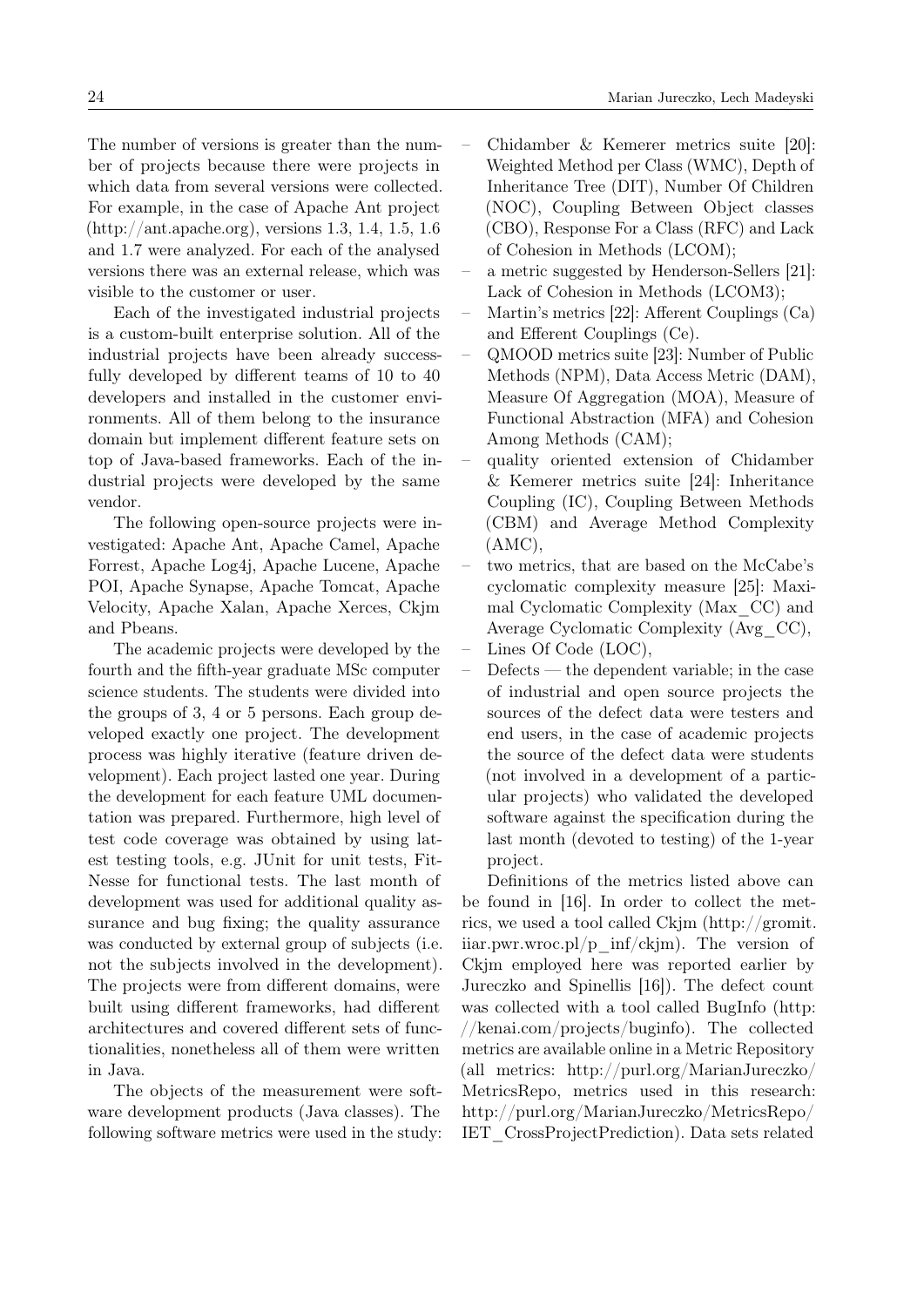to the analyzed software defect prediction models are available from the R package [\[26\]](#page-13-9) to streamline reproducible research [\[27,](#page-13-10) [28\]](#page-13-11).

The employed metrics might be considered as the classic ones. Each of them is in use for at least several years. Hence, the metrics are well known, already recognized by the industry and have a good tool support. There is a number of other metrics, some of them very promising in the field of defect prediction, e.g. the cognitive, the dynamic and the historical metrics [\[15,](#page-12-14)[29,](#page-13-12)[30\]](#page-13-13). A promising set of metrics are process metrics analysed by Madeyski and Jureczko [\[31\]](#page-13-14). Some of them, like Number of Distinct Committers (NDC) or Number of Modified Lines (NML), can significantly improve defect prediction models based on classic software product metrics [\[31\]](#page-13-14). Nevertheless, we decided not to use them, since those metrics are not so popular yet (especially in the industry) and the collecting process could be challenging. One may expect that the limited tool support would result in decreasing the number of investigated projects, which is a crucial factor in cross-project defect prediction. We fully understand and accept the value of using metrics that describe a variety of features. Furthermore, we are involved in the development of a tool which includes support for the historical metrics [\[32\]](#page-13-15). We are going to use the tool to collect metrics for future experiments.

#### 3.2. Data Analysis Methodology

The empirical evaluation described further was performed to verify whether there is a difference between industrial, open–source and academic projects with regard to defect prediction. Statistical hypotheses were formulated. The defect prediction models were built and applied to the investigated projects. The efficiency of prediction was used to evaluate the models and to verify the hypotheses.

To render that in a formal way, it is necessary to assume that  $E(M, v)$  is the evaluation function. The function assesses the efficiency of prediction of the model  $M$  on the version  $v$  of the investigated software project. Let  $c_1, c_2, ..., c_n$ be the classes from the version  $v$  in descending

order of predicted defects according to the model M, and let  $d_1, d_2, ..., d_n$  be the number of defects in each class.  $D_i$  is the  $\sum (d_1, ..., d_i)$ , i.e., the total defects in the first  $i$  classes. Let  $k$  be the smallest index so that  $D_k > 0.8 * D_n$ , then  $E(M, v) = k/n * 100\%$ . Such evaluation function has been used as it clearly corresponds with the software projects reality we faced with. It is closely related to a quality goal: detect at least 80% of defects. The evaluation function shows how many classes must be tested (in practice it corresponds well to how much effort must be committed) to reach the goal when testing according to prediction model output. The properties of the group of evaluation functions that the one selected by us belongs to have been analysed by Weyuker et al. [\[33\]](#page-13-16).

The empirical evaluation is defined in a generic way which embraces three investigated classes of software projects. Let A, B and C be those classes (i.e. industrial, open–source and academic, respectively). Let us interpret the classes of software projects as the sets of versions of software projects. Let A be the object of the current empirical evaluation. B and C will be investigated in subsequent experiments using the analogous procedure. Let a be a member of the set  $A, a \in A$ . Let  $M_x$  be the defect prediction model which was trained using data from versions that belong to set  $X$ . Specifically, there are  $M_A$ ,  $M_B$ ,  $M_C$  and  $M_{B\cup C}(B \cap C = \neg A)$ . Subsequently, the following values were calculated for each  $a \in A$ :

- $E(M_A, a)$  let's call the set of obtained values  $E_A$
- $E(M_B, a)$  let's call the set of obtained values  $E_B$ ,
- $E(M_C, a)$  lets call the set of obtained values  $E_C$
- $E(M_{B\cup C}, a)$  let's call the set of obtained values  $E_{B\cup C}$ .

The following statistical hypothesis may be formulated with the use of  $E_A$ ,  $E_B$ ,  $E_C$  and  $E_{B\cup C}$ sets:

- $H_{0,A,B}$   $E_A$  and  $E_B$  come from the same distribution.
- $H_{0,A,C}$   $E_A$  and  $E_C$  come from the same distribution.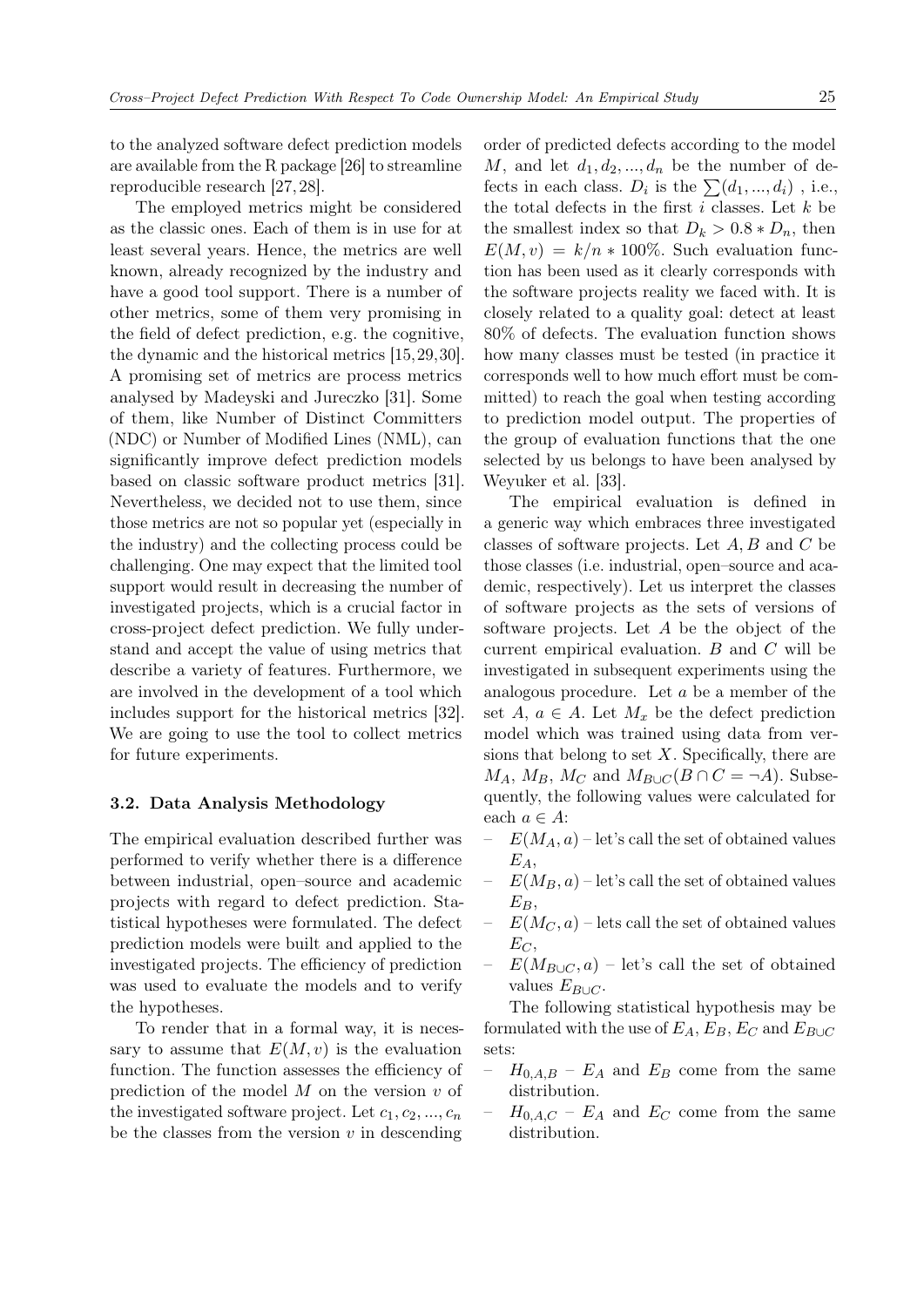|             |                | Industrial                  |                  |                | Open-source      |               |                | Academic         |                  |
|-------------|----------------|-----------------------------|------------------|----------------|------------------|---------------|----------------|------------------|------------------|
|             | $\overline{X}$ | $\mathcal{S}_{\mathcal{S}}$ | $\boldsymbol{r}$ | $\overline{X}$ | $\boldsymbol{s}$ | $\mathcal{r}$ | $\overline{X}$ | $\boldsymbol{s}$ | $\boldsymbol{r}$ |
| WMC         | 5.2            | 8.6                         | $0.13*$          | 10.5           | 13.7             | $0.29*$       | 9.7            | 10.8             | $0.38*$          |
| DIT         | 3              | 1.7                         | $-0.07*$         | $2.1\,$        | $1.3\,$          | $-0.01$       | $2.1\,$        | 1.7              | $0.29*$          |
| NOC         | 0.6            | 8.8                         | $\Omega$         | $0.5\,$        | 3.4              | $0.03*$       | 0.2            | $1.5\,$          | $-0.04$          |
| CBO         | 15.1           | 20.8                        | $0.26*$          | 10.3           | 16.9             | $0.20*$       | $8\,$          | 8.1              | $0.25*$          |
| RFC         | 24.7           | 27.5                        | $0.28*$          | 27.1           | $33.3\,$         | $0.34*$       | $26\,$         | $30.6\,$         | $0.53*$          |
| <b>LCOM</b> | 37.6           | 660.2                       | $0.03*$          | 95.2           | 532.9            | $0.19*$       | 62             | 276.5            | $0.37*$          |
| Ca          | 2.8            | 17.7                        | $0.16*$          | 5.1            | 15.3             | $0.11*$       | 3.8            | 6.7              | $0.19*$          |
| Ce          | 12.3           | 10.3                        | $0.24*$          | $5.4\,$        | 7.4              | $0.26*$       | 4.7            | $5.9\,$          | $0.38*$          |
| ${\rm NPM}$ | 3.4            | 7.9                         | $0.08*$          | 8.4            | 11.5             | $0.22*$       | 7.4            | 8.7              | $0.08*$          |
| LCOM3       | $1.4\,$        | $0.6\,$                     | $-0.04*$         | $1.1\,$        | 0.7              | $-0.07*$      | 1.1            | $0.6\,$          | $-0.11*$         |
| <b>LOC</b>  | 170.4          | 366.7                       | $0.26*$          | 281.3          | 614.7            | $0.29* 248.1$ |                | 463.4            | $0.53*$          |
| <b>DAM</b>  | 0.2            | 0.3                         | $0.02*$          | 0.5            | 0.5              | $0.06*$       | 0.6            | 0.5              | $0.07*$          |
| <b>MOA</b>  | 0.1            | $\mathbf{1}$                | $0.03*$          | $0.8\,$        | $1.8\,$          | $0.27*$       | 0.8            | 1.6              | $0.27*$          |
| MFA         | 0.6            | $0.4\,$                     | $-0.06*$         | 0.4            | $0.4\,$          | $-0.02*$      | $\rm 0.3$      | $0.4\,$          | $0.16*$          |
| CAM         | $0.6\,$        | $\rm 0.2$                   | $-0.13*$         | $0.5\,$        | $0.3\,$          | $-0.19*$      | 0.5            | $0.2\,$          | $-0.17*$         |
| IC          | $1.1\,$        | 1.1                         | $-0.04*$         | $0.5\,$        | 0.8              | $0.06*$       | $\rm 0.3$      | $0.5\,$          | $-0.03$          |
| CBM         | 1.7            | 2.4                         | $-0.03*$         | 1.5            | 3.1              | $0.10*$       | 0.5            | 1.5              | 0.02             |
| AMC         | 30.4           | 39.8                        | $0.14*$          | 28.1           | 80.7             | $0.07*$       | 21.2           | 24.7             | $0.24*$          |
| Max cc      | 3.3            | 5.7                         | $0.17*$          | 3.8            | 7.5              | $0.17*$       | 3.2            | $5.5\,$          | $0.31*$          |
| Avg cc      | $1.3\,$        | 1.5                         | $0.13*$          | $1.3\,$        | 1.1              | $0.12*$       | 1.1            | 0.8              | 0.17             |
| Defects     | 0.232          | 0.887                       |                  | 0.738          | 1.906            |               | 0.382          | 1.013            |                  |

<span id="page-5-0"></span>Table 1. Descriptive statistics of metrics in different projects classes ( $\overline{X}$  – mean; s – standard deviation; r – Pearson correlation coefficient; ∗ – correlation significant at 0,05 level)

 $H_{0,A,B\cup C} - E_A$  and  $E_{B\cup C}$  come from the same distribution.

The alternative hypothesis:

- $H_{1,A,B} E_A$  and  $E_B$  come from different distributions.
- $H_{1,A,C}$   $E_A$  and  $E_C$  come from different distributions.
- $H_{1,A,B\cup C}$   $E_A$  and  $E_{B\cup C}$  come from different distributions.

When the alternative hypothesis is accepted and mean $(EA)$  < mean $(EX)$ , there is a significant difference in prediction accuracy: the model trained on the data from set  $A$  gives a significantly better prediction than the model trained on the data from set  $X$ . The predictions are made for all the project versions which belong to the set A. Hence, the data from set X should not be used to build defect prediction models for the project versions which belong to set A.

The hypotheses were evaluated by the parametric t-test for dependent samples. The general assumptions of parametric tests were investigated beforehand. The homogeneity of variance was tested using Levene's test and the normality of

distribution was tested using the Shapiro-Wilk test [\[34\]](#page-13-17). All hypotheses were tested on the default significance level:  $\alpha = 0.05$ .

## 4. Experiments and Results

#### 4.1. Descriptive Statistics

The three aforementioned classes of software projects, namely: industrial, open–source and academic, were described in Table [1.](#page-5-0) The description provides information about the mean value and standard deviation of each of the analyzed software metrics. Each metric is calculated per Java class, and the statistics are based on all Java classes in all projets that belong to a given class of projects. Moreover, the correlations with the number of defects were calculated and presented. Most of the size related metrics (WMC, LCOM, LOC, Max cc and Avg cc) had higher values in open-source projects, while coupling metrics (CBO and Ce) had the greatest values in the industrial projects. In the case of eachof the in-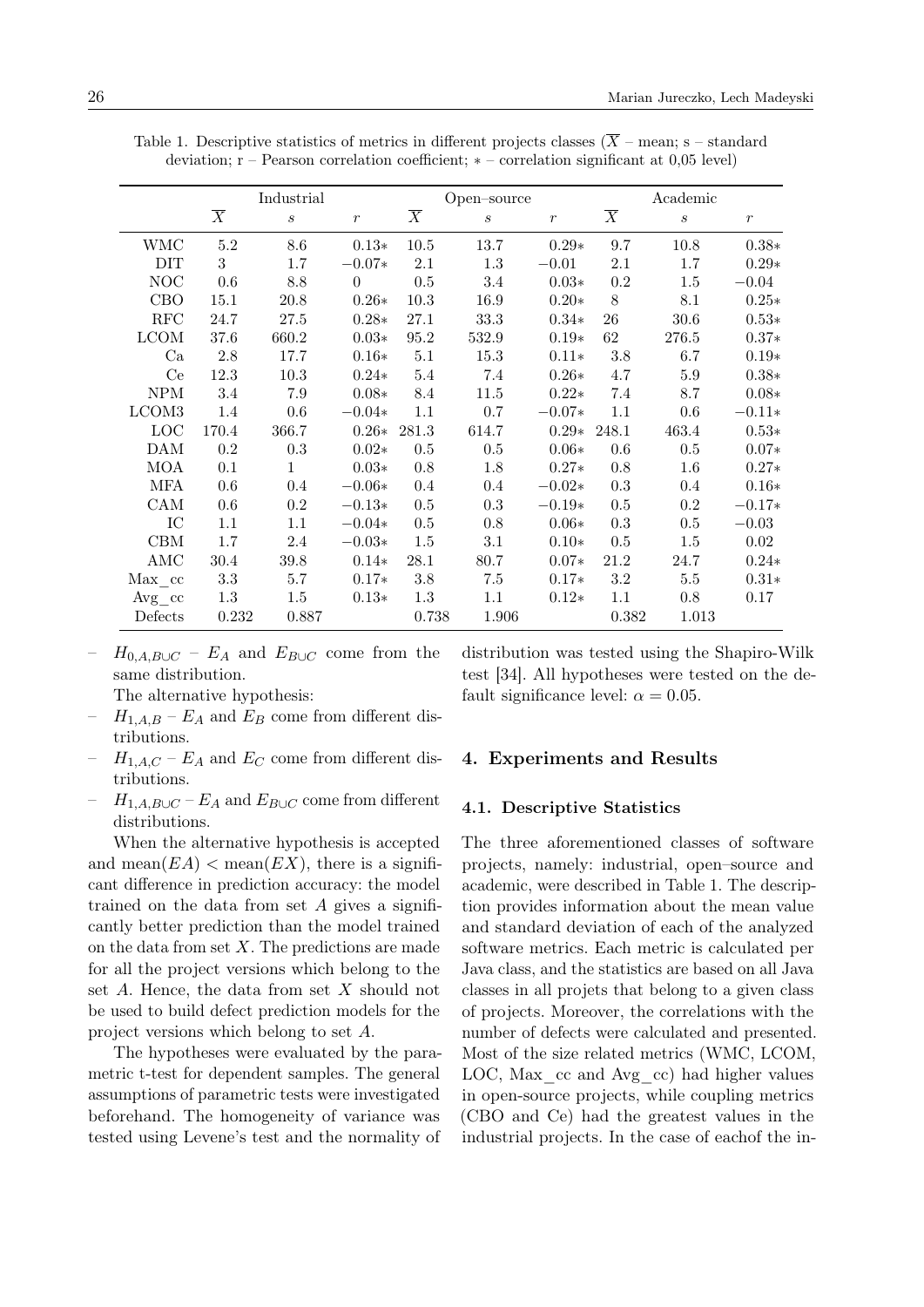|               | Industrial                         |  | Open-source   | Academic | Type        |           |      |
|---------------|------------------------------------|--|---------------|----------|-------------|-----------|------|
|               |                                    |  | $\mathcal{S}$ |          | Open-source | .7384 1.9 |      |
| No of classes | 2806.3 831.7 302.6 219.4 56.4 58.4 |  |               |          | Industrial  | .2323     | - .9 |
|               |                                    |  |               |          | Academic    | .3816     | 1.0  |

<span id="page-6-0"></span>Table 2. The number of classes per project

<span id="page-6-1"></span>Table 3. The number of defects per Java class

| in Table 4) gave the most accurate prediction.      |
|-----------------------------------------------------|
| The predictions were made only for the indus-       |
| trial projects. Furthermore, the mean value of the  |
| evaluation function $E(M, v)$ was equal to 50.82    |
| in the case of the 'Industrial models'. In the case |
| of the other models, the mean values equaled        |
| $53.96, 55.38$ and $73.59$ . A smaller value of the |
| evaluation function implies better predictions.     |

The predictions obtained from the models trained on the data from the industrial projects were compared with the predictions from the other models. The predictions were made only for the industrial projects. The difference was statistically significant only in the case of comparison with the predictions from models trained on the data from the academic projects (see Table [5\)](#page-7-1). In this case the calculated effect size  $d = 1.56$ is extremely high (according to magnitude labels proposed by Cohen  $d$  effect size equal to .2 is considered small, equal to .5 is considered medium, while equal to .8 is considered high) while the power of a test (i.e., the probability of rejecting  $H_0$  when in fact it is false) is equal to 1. This important finding shows that there exist significant differences between industrial and academic software projects with respect to defect prediction.

#### 4.2.2. Open–source Projects

The descriptive statistics of the results of applying defect prediction models to open–source projects are presented in Table [6.](#page-7-2) The models, which were trained on the data from the open–source projects ('Open–source models' in Table [6\)](#page-7-2), gave the most accurate prediction.

Table [7](#page-8-0) shows the t–test statistics, power and effect size calculations for the open-source projects.

In all of the cases p-value is lower than .05. However, instead of coming to the conclusions

vestigated project classes, the RFC metric has a higher correlation coefficient with the number of

defects. However, there are major differences in its value (it is 0.28 in the case of the industrial projects, and 0.53 in the case of the academic projects) and in the sets of other metrics that are highly correlated with the number of defects.

Collected data suggest that in all kinds of the projects (industrial, open–source and academic) the mean LOC per class follows the rule of thumb presented by Kan in his book [\[35\]](#page-13-18) (Table 12.2 in Chapter 12) that LOC per  $C++$  class should be less than 480. The similar value is expected for Java. Bigger classes would suggest poor object-oriented design. Low LOC per class does not mean that the code under examination is small. To give an impression with regard to the size of the investigated projects Table [2](#page-6-0) presents numbers of classes per project.

The number of defects per Java class is presented in Table [3.](#page-6-1) It appears that the number of defects per Java class in industrial and academic projects is close with regards to standard deviation and mean, while open source projects are characterized by higher standard deviation as well as mean. The plausible explanation is that lower standard deviations in academic and industrial projects come from more homogeneous development environment than in open source projects.

#### 4.2. Empirical Evaluation Results

The empirical evaluation has been conducted three times. Each time a different class of software projects was used as the object of study.

#### 4.2.1. Industrial Projects

The descriptive statistics are summarized in Table [4.](#page-7-0) The models that were trained on the data from the industrial projects ('Industrial models'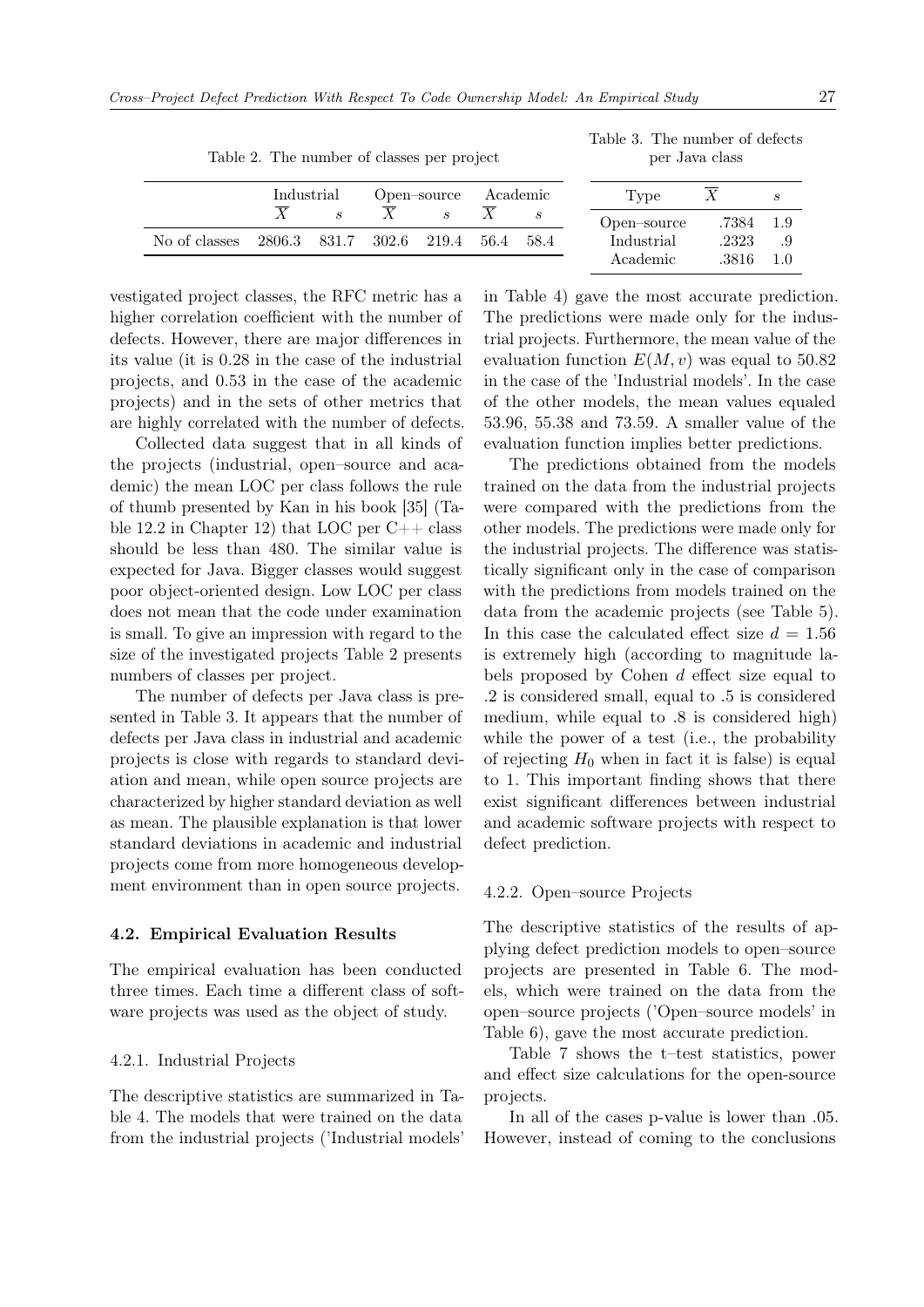|                  | Model Non-industrial Open-source Academic Industrial |       |       |       |
|------------------|------------------------------------------------------|-------|-------|-------|
| $\boldsymbol{X}$ | 53.96                                                | 55.38 | 73.59 | 50.82 |
|                  | 13.29                                                | 12.01 | -9.68 | 9.86  |

<span id="page-7-0"></span>Table 4. Models evaluations for the industrial projects

<span id="page-7-1"></span>Table 5. Dependent samples t-test for the industrial projects.

|                 | $H_{0,\text{ind},\text{open} \cup \text{acad}}$ | $H_{0,\text{ind,open}}$ | $H_{0,\mathrm{ind},\mathrm{acad}}$ |
|-----------------|-------------------------------------------------|-------------------------|------------------------------------|
| $t, df = 23$    | $-.979$                                         | $-1.482$                | $-7.637$                           |
| D               | .338                                            | .152                    | .000                               |
| effect size $d$ | .200                                            | .302                    | 1.559                              |
| power           | 244                                             | .418                    |                                    |

<span id="page-7-2"></span>Table 6. Models evaluations for the open–source projects.

|   |                | Model Industrial Non-open-source Academic Open-source |                |                |
|---|----------------|-------------------------------------------------------|----------------|----------------|
| X | 57.67<br>19.22 | 57.26<br>18.02                                        | 65.17<br>14.31 | 54.00<br>16.66 |
|   |                |                                                       |                |                |

now we suggest to perform the Bonferroni correction (explained in Section [4.2.4\)](#page-7-3) beforehand. Calculated effect sizes are between medium and small int the first two cases, while medium to large in the last case which is an important finding suggesting serious differences between open source and academic projects with respect to defect prediction. The power of a test is calculated as well suggesting very high (close to 1) probability of rejecting  $H_0$  when in fact it is false.

#### 4.2.3. Academic Projects

The descriptive statistics of the results of applying defect prediction models to academic projects are presented in Table [8.](#page-8-1) The obtained results are surprising. The 'Academic models' gave almost the worst predictions. Slightly worse were only the 'Industrial models', whilst the 'Open–source models' and 'Non–academic models' gave definitely better predictions.

The analysis presented in Table [9](#page-8-2) is based on the t–test for dependent samples. The predictions obtained from the models that were trained on the data from the academic projects were compared with predictions from the other models. The predictions were made only for the academic

projects. The differences were not statistically significant, the effect sizes was below small (in the first and third case) and between small and medium in the second case.

## <span id="page-7-3"></span>4.2.4. Bonferroni Correction

Since several different hypotheses were tested on the same data set, the following kinds of errors were likely to occur: errors in inference, including confidence intervals which fail to include their corresponding population parameters, or hypothesis tests that incorrectly reject the null hypothesis. Among several statistical techniques that have been developed to prevent such instances is the Bonferroni correction. The correction is based on the idea that if n dependent or independent hypotheses are being tested on a data set, then one way of maintaining the familywise error rate is to test each individual hypothesis at a statistical significance level of  $1/n$  times. In our case  $n = 9$ as there are nine different hypotheses. Hence, the significance level should be decreased to  $0.05/9 = 0.0055$ . Consequently, the  $H_{0.1}$ <sub>nd,acad</sub> and  $H_{0,\text{open},\text{acad}}$  hypotheses will be rejected but  $H_{0,\text{open},\text{ind}}$  and  $H_{0,\text{open},\text{ind}\cup \text{local}}$  hypotheses will not be rejected.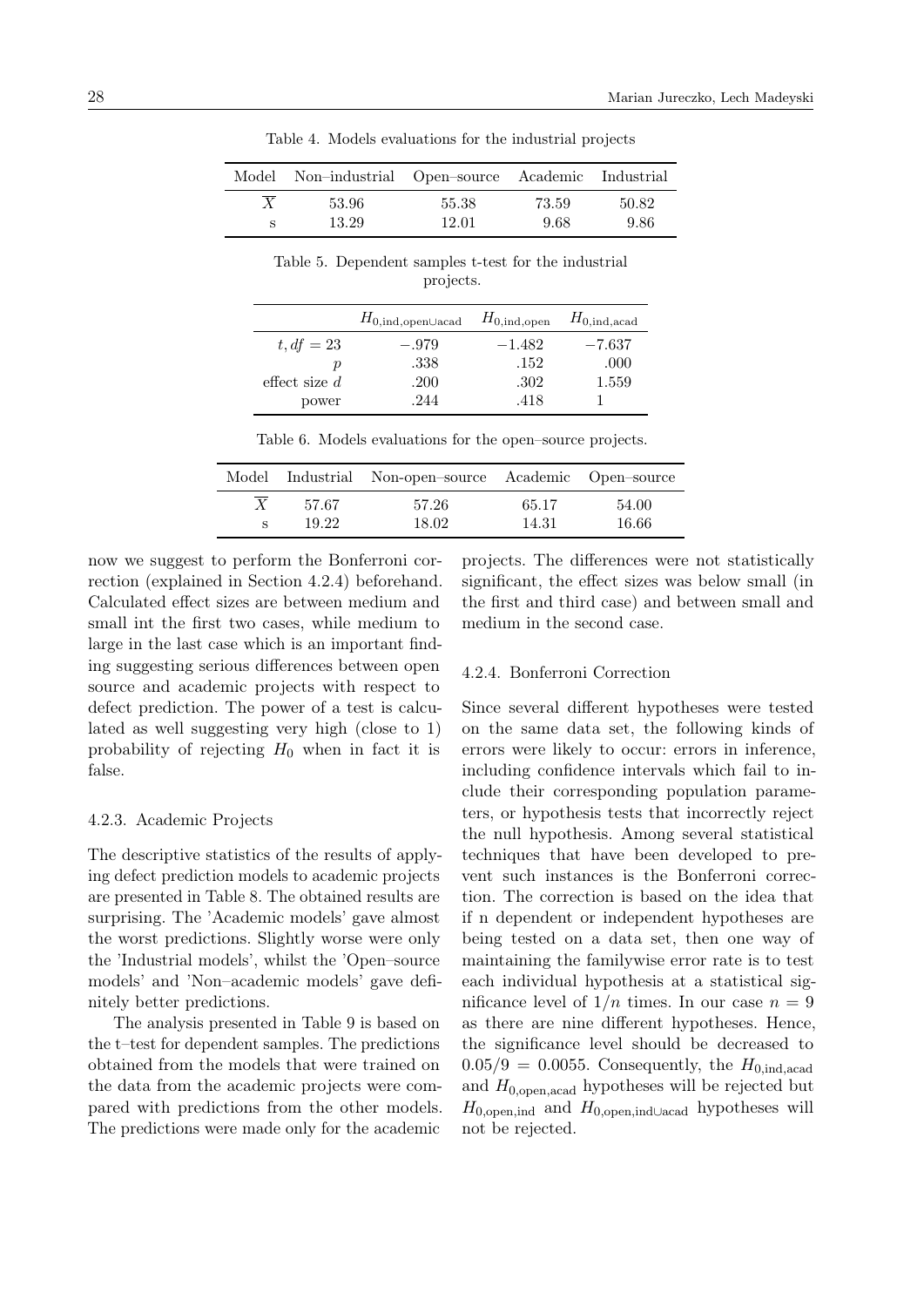|                 | $H_{0,\text{open},\text{ind}}$ | $H_{0,\text{open},\text{indUacad}}$ | $H_{0,\text{open},\text{acad}}$ |
|-----------------|--------------------------------|-------------------------------------|---------------------------------|
| $t, df = 41$    | $-2.363$                       | $-2.193$                            | $-4.325$                        |
| р               | .023                           | .034                                | .000                            |
| effect size $d$ | .365                           | .338                                | .667                            |
| power           | .752                           | .695                                | .995                            |

<span id="page-8-0"></span>Table 7. Dependent samples t–test for the open–source projects.

<span id="page-8-1"></span>Table 8. Models evaluations for the academic projects.

|                |                | Model Industrial Open-source Non-academic Academic |                |
|----------------|----------------|----------------------------------------------------|----------------|
| 56.34<br>20.71 | 50.60<br>15.56 | 53.19<br>18.54                                     | 55.02<br>20.21 |
|                |                |                                                    |                |

<span id="page-8-2"></span>Table 9. Dependent samples t–test for the academic projects.

|                 | $H_{0,\text{acad},\text{ind}}$ | $H_{0,\text{acad,open}}$ | $H_{0,\text{acad},\text{ind}\cup \text{open}}$ |
|-----------------|--------------------------------|--------------------------|------------------------------------------------|
| $t, df = 16$    | 0.312                          | $-1.484$                 | $-0.696$                                       |
| р               | .759                           | .157                     | .496                                           |
| effect size $d$ | .076                           | .360                     | .169                                           |
| power           | .009                           | 412                      | .164                                           |

#### 4.3. Which Metrics are Relevant?

There are some evidences that the three investigated code ownership models differs with respect to defect prediction. Therefore, it could be helpful for further research to identify the casual relations that drive those differences. Unfortunately, the scope of software metrics (independent variables of the defect prediction models) does not cover many aspects that may be the direct cause of defects. Let us assume that there is an inexperienced developer that gets a requirement to implement and he does something wrong, he introduces a defect into the system. The true cause of the defect is a composition of several factors including the developer experience, requirement complexity and the level of maintainability of the parts of the system that were changed by the developer. Only a fraction of the aforementioned factors can be covered by the metrics available from software repositories and hence many of them must be ignored by the defect prediction models. Taking into consideration the above arguments we decided not to define the casual relations upfront, but investigate what emerges from the models we obtained. Since it does not follow the commonly

used procedure (start with a theory and then look for confirmation in empirical data), it is important to keep in mind that results of such analysis does not indicate casual relations, but only coexistence of some phenomena.

The analysis is based on the relevancy of particular metrics in models obtained for different code ownership types. The defect prediction model has the following form:

## $ExpectedNumberOfDefects = a_1 * M_1 + a_2 * M_2 \dots$

where  $a_i$  represents coefficients obtained from regression,  $M_i$  software metrics (independent variables in the prediction). For each metric we calculated its importance factor (the factors are calculated for each code ownership model respectively) using the following form:

$$
IF_{Mi} = \frac{a_i * M_i}{\sum_j |a_j * \overline{M_j}|}
$$

where  $M_i$  is the average value of metric  $M_i$  in the type of code ownership for which the factor is calculated (the averages are reported in Tab. [1\)](#page-5-0). The above definition results in a factor that shows for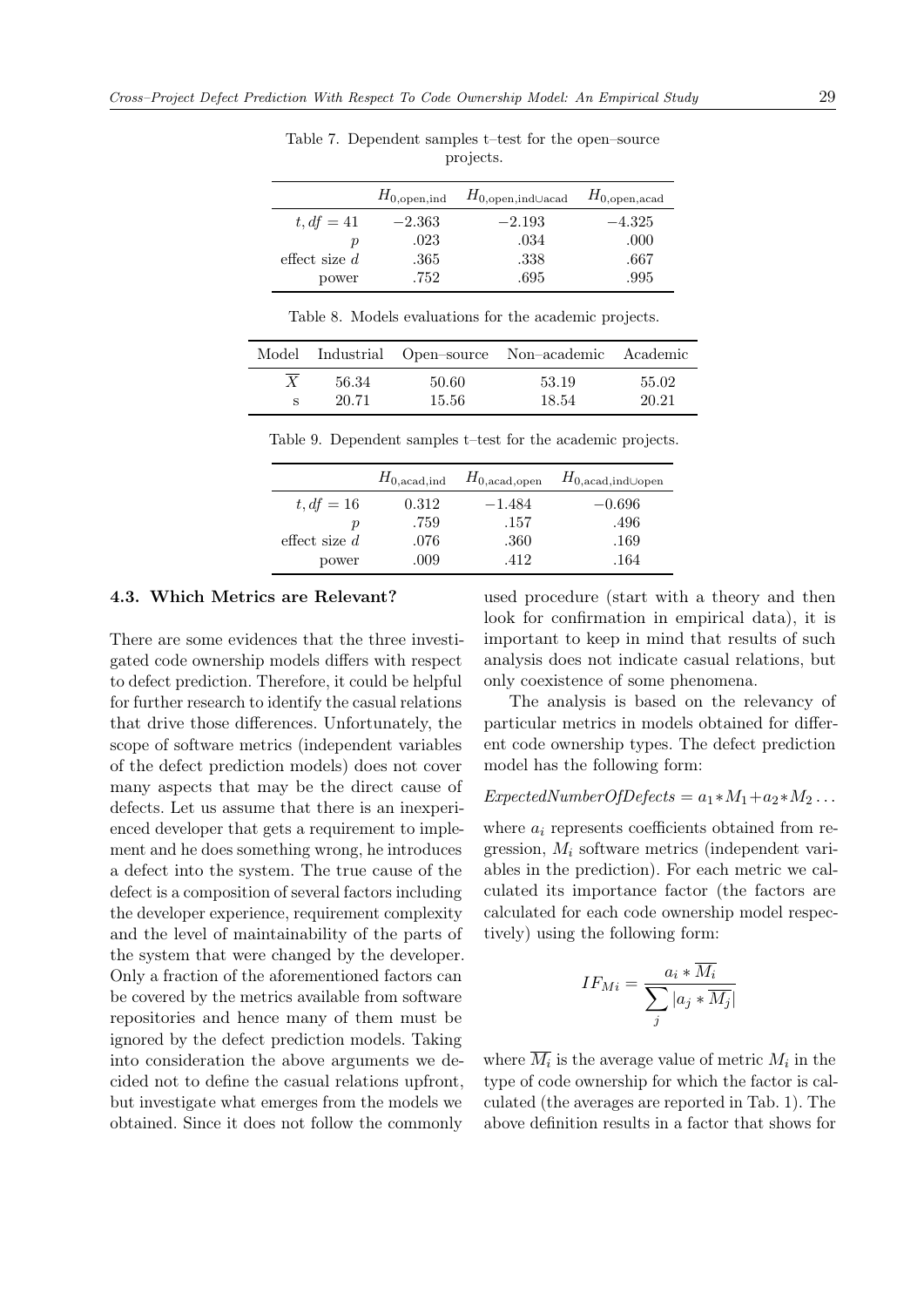| Model       | Industrial | Open-source    | Academic |
|-------------|------------|----------------|----------|
| <b>WMC</b>  | $-0.06$    | 0              | 0        |
| DIT         | $-0.08$    | 0              | 0.08     |
| <b>NOC</b>  | $-0.01$    | 0              | 0        |
| CBO         | 0.17       | $\overline{0}$ | $-0.36$  |
| <b>RFC</b>  | 0.19       | 0.35           | 0.04     |
| <b>LCOM</b> | 0          | $\overline{0}$ | 0        |
| Ca          | 0          | 0.05           | 0.17     |
| Ce          | 0          | 0.17           | 0.20     |
| <b>NPM</b>  | 0          | $\overline{0}$ | 0.01     |
| LCOM3       | 0.13       | $\theta$       | $-0.05$  |
| LOC         | 0.05       | 0.14           | 0        |
| DAM         | 0.01       | -0.17          | 0.04     |
| <b>MOA</b>  | 0          | 0.12           | 0        |
| MFA         | 0.05       | 0              | $-0.02$  |
| CAM         | 0.16       | $\overline{0}$ | 0        |
| IС          | 0          | 0              | -0.02    |
| CBM         | $-0.03$    | $\overline{0}$ | 0.01     |
| AMC         | $-0.04$    | 0              | 0        |
| Max cc      | 0.01       | 0              | 0        |
| $Avg_{c}cc$ | 0          | 0              | 0        |

<span id="page-9-0"></span>Table 10. Importance of metrics in different code ownership models.

given metric what part of the prediction model output is driven by the metric and additionally preserves the sign of the metric's contribution. The obtained values of importance factors are reported in Tab. [10.](#page-9-0)

The importance factors show that there are similarities as well as differences between the prediction models trained for different types of code ownership. In all of them an important role is played by the RFC metric and all of them take into consideration coupling related metrics. However, in the case of academic projects these are Ca and Ce, in the case of open–source Ce is much more important than Ca and for industrial projects only CBO matters. There are also metrics with positive contribution in only one type of projects (positive contribution means that the metric value grows with the number of expected defects), i.e. LCOM3 for industrial projects (as well as the mentioned earlier CBO), MOA and LOC for the open–source projects, DIT for the academic ones. More significant differences have been observed with regard to negative contribution. The greatest negative contribution for academic projects have CBO and LCOM3, for open–source DAM and for industrial CAM.

## 5. Threats to Validity

## 5.1. Construct Validity

Threats to construct validity refer to the extent to which the measures accurately reflect the theoretical concepts they are intended to measure [\[34\]](#page-13-17). The mono-method bias reflects the risk of a single means of recording measures. As a result, an important construct validity threat is that we cannot guarantee that all the links between bugs and versioning system files, and, subsequently, classes, are retrieved (e.g. when there is no bug reference identifier in the commit comment), as bugs are identified according to the comments in the source code version control system. In fact, this is a widely known problem and the method that we adopted is not only broadly used but also represents the state of the art with respect to linking bugs to versioning system files and classes [\[36,](#page-13-19) [37\]](#page-13-20).

A closely related threat concerns anonymous inner classes. We cannot distinguish whether a bug is related to anonymous inner classes or their containing class, due to the file-based nature of source code version control systems. Hence, it is a common practice not to take into consider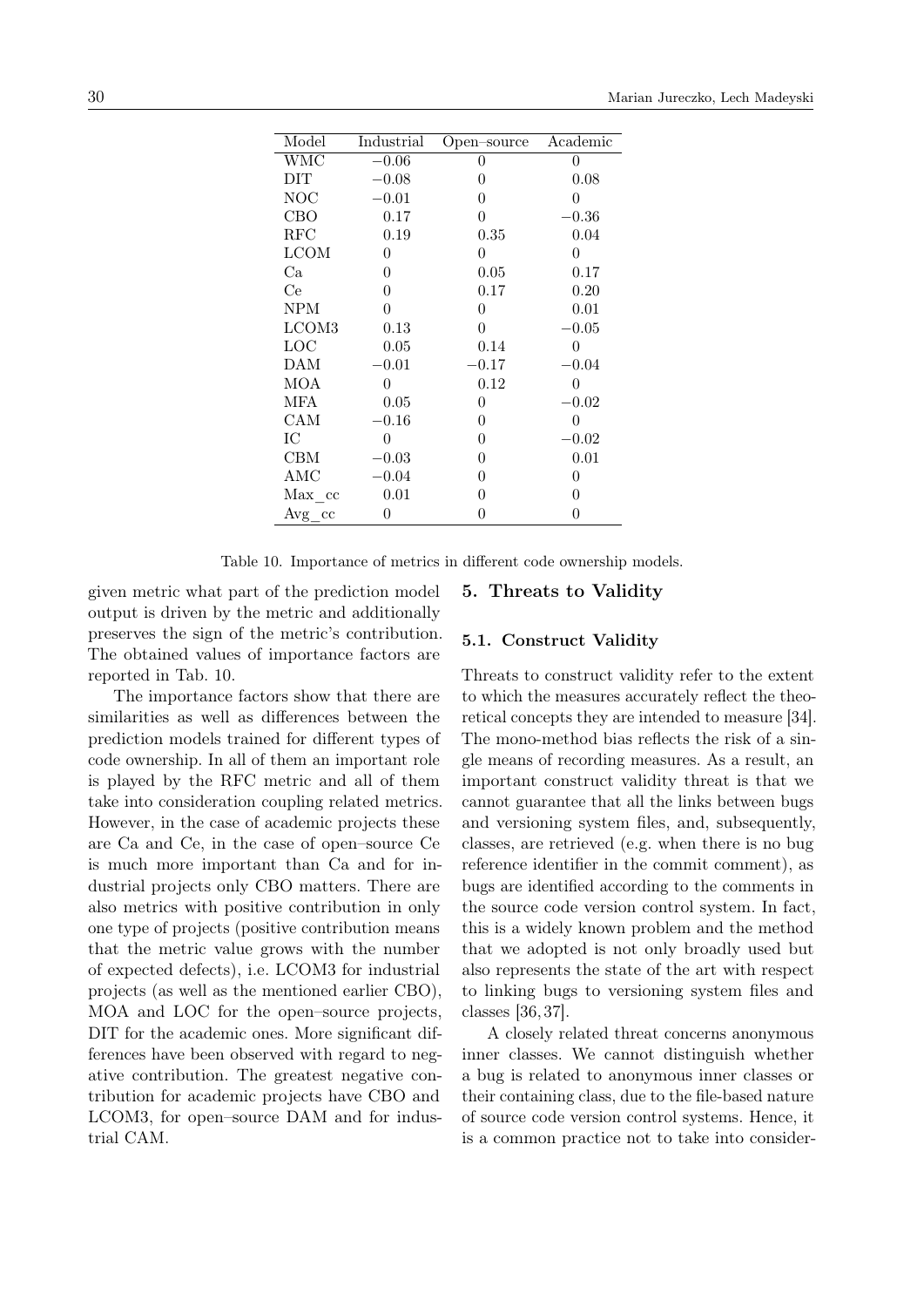ation the inner classes [\[38–](#page-13-21)[40\]](#page-13-22). Fortunately, the inner classes usually constitute a small portion of all classes (in our study it was 8.84%).

Furthermore, the guidelines of commenting bugfixes may vary among different projects. Therefore, it is possible that the interpretation of the term bug is not unique among the investigated projects. Antoniol et al. [\[41\]](#page-13-23) showed that a fraction of issues marked as bugs are problems unrelated to corrective maintenance. We did our best to remove such occurrences manually but in future research we plan to apply the suggestion by Antoniol et al. to filter the non-bug issues out.

It is also worth mentioning that it was not possible to track operations like changing the class name or moving the class between packages. Therefore, after such a change, the class is interpreted as a new one.

#### 5.2. Statistical Conclusion Validity

Threats to statistical conclusion validity relate to the issues that affect the validity of inferences. In our study we used robust statistical tools: SPSS and Statistica.

#### 5.3. Internal Validity

The threats to internal validity concern the true causes (e.g., external factors) that may affect the outcomes observed in the study. The external factor we are aware of is the human factor pointed out by D'Ambros et al. [\[38\]](#page-13-21). D'Ambros et al. decided to limit the human factor as far as possible and chose not to consider bug severity as a weight factor when evaluating the number of defects. We decided to follow this approach, as Ostrand et al. reported how those severity ratings are highly subjective and inaccurate [\[42\]](#page-13-24).

Unfortunatley, each of the investigated clusters (i.e. code ownership models) has limited variability. All academic projects were developed at the same university. However, they differ a lot with respect to requirements and architecture. Only two open–source projects (PBeans and ckjm) do not come from Apache and all of them can be classified as a tool or library what is in opposition to industrial projects which are enterprise solutions that employ database systems. Furthermore, all the industrial projects were developed by the same vendor which poses a major threat to external validity. In consequence, it is possible to define an alternative hypothesis that explains the differences between clusters, e.g. the open–source cluster can be redefined into tools & libraries, while the industrial cluster can be redefined into enterprise database oriented solution and then a hypothesis that regards difference between such clusters may be formulated. Unfortunately, those alternative hypotheses cannot be invalidated without additional projects and even with additional projects we cannot avoid further alternative hypotheses with more fancy definitions of cluster boundaries. The root cause of this issue is the sample selection procedure which does not guarantee random selection. Only small part of the population of software projects is available for researchers and collecting data for an experiment is a huge challenge taking into account how difficult is to get access to the source code or software metrics of real, industrial projects. We were addressing this issue by taking into consideration the greatest possible number of projects we were able to cover with a common set of software metrics. It does not solve the issue, but reduces the risk of accepting wrong hypothesis due to some data constellations that are a consequence of sample selection.

#### 5.4. External Validity

The threats to external validity refer to the generalization of research findings. Fortunately, in our study we considered a wide range of different kinds of projects. They represent different ownership models (industrial, open source and academic), belong to different application domains and have been developed according to different software development processes. However, our selection of projects is by no means representative and that poses a major threat to external validity. For example, we only considered software projects developed in Java programming language. Fortunately, thanks to this limitation all the code metrics are defined identically for each system, so we have alleviated the parsing bias.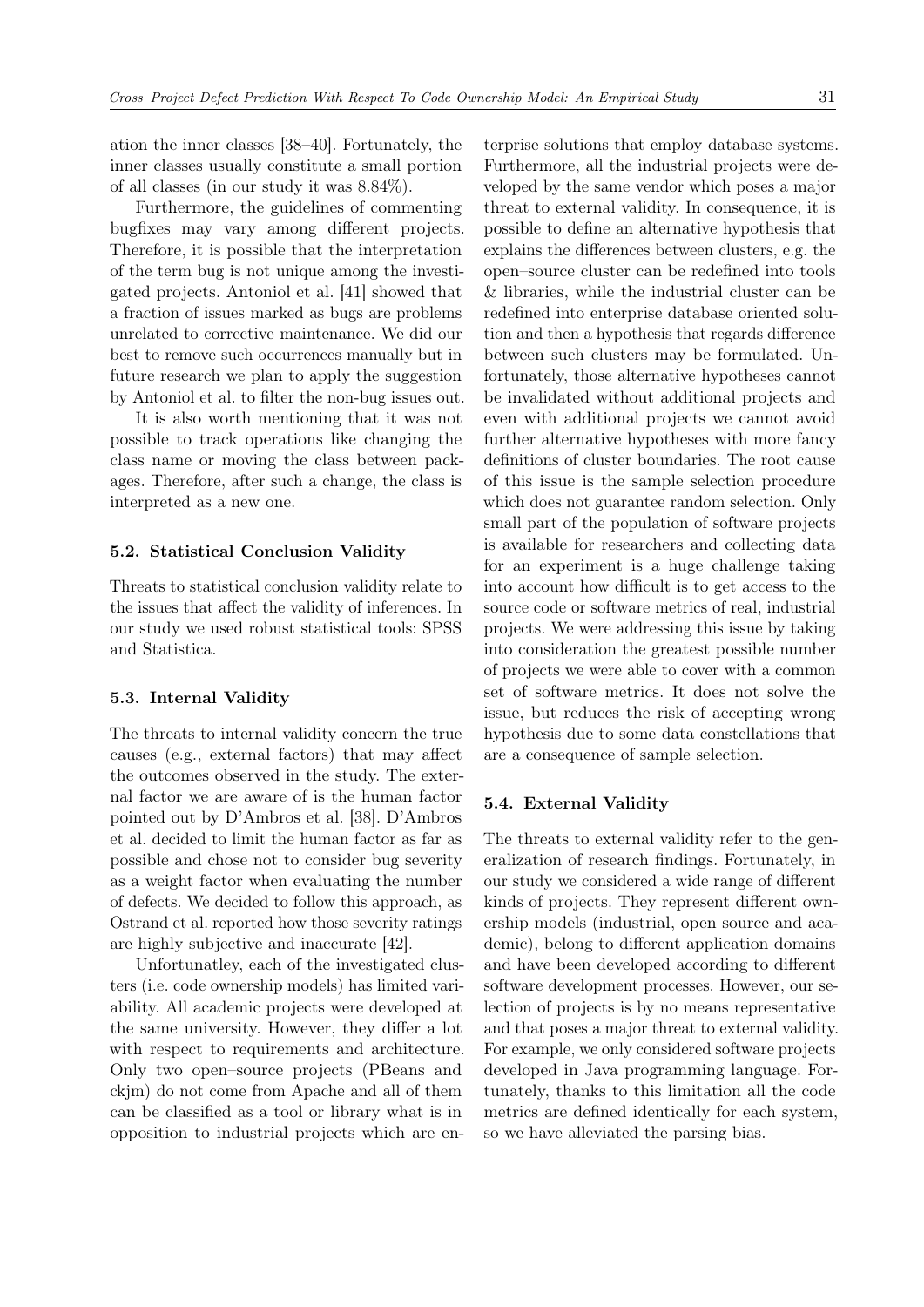# 6. Conclusions

Our study has compared three classes of software projects (industrial, open–source and academic) with regard to defect prediction. The analysis comprised the data collected from 24 versions of 5 industrial projects, 42 versions of 13 open–source projects, and 17 versions of 17 academic projects. In order to identify differences among the classes of software projects listed above, defect prediction models were created and applied. Each of the software project classes was investigated through verifying three statistical hypotheses. The following two noteworthy findings were identified: two of the investigated hypotheses were rejected:  $H_{0,ind,acad}$  and  $H_{0,open,acad}$ . In the case of  $H_{0,open,ind\cup acad}$  and  $H_{0,open,ind}$  p-values were below .05, but the hypotheses can not be rejected due to the Bonferroni correction. Such results are not conclusive due to threats to external validity discussed in Secton 5.4, as well as the possibility that even small changes in the input data may change the decision regarding hypothesis rejection in both directions and thus we encourage further investigation.

As a result, we obtained some evidence that the open–source, industrial and academic projects may be treated as separate classes of projects with regard to defects prediction. In consequence, we recommend against using models trained on the projects from different code ownership model, e.g. making predictions for an industrial project with a model trained on academic or open–source projects. Of course the investigated classes (i.e. academic, industrial and open-source) may not be optimal and smaller classes could be identified in order to increase the prediction performance. Identification of smaller projects classes constitutes a promising direction for further research.

The prediction models trained for each of the investigated classes of projects were further analysed in order to reveal key differences between them. Let us focus on the differences between open–sources and industrial ones as we have very limited evidences to support the thesis that academic projects constitutes a solid class of projects with respect to defect prediction. However the

analysis revealed an almost self–explaining fact with regard to this class of projects. Namely, the deeper the inheritance tree the more likely a student will introduce a defect in such a class. Typically, API of a class with a number of ancestors is spread among the parent classes and thus a developer that looks at only some of them may not understand the overall concept and introduce changes that are in conflict with the source code of one of the other classes. In consequence, we may expect that inexperienced developer, e.g. a student, will miss some important details.

The differences between open–source and industrial projects can be explained by the so called crowd–driven software development model commonly used in open–source projects. High value of the model output in those projects is mainly driven by the LOC and MOA metrics. First of them simply represents size of a class and it is not surprising that it could be challenging to understand a big class for someone who commits to a project only occasionally. Furthermore, the MOA metric can be considered in terms of number of classes that must be known and understood to effectively work with a given one, which creates additional challenges for developers that do not work in a project in a daily manner. There also is the negative contribution of the DAM metrics which also fits well to the picture as high values of this metric correspond with low number of public attributes and thus narrows the scope of source code that a developer should be familiar with. Both, industrial and open–source models use the RFC metric, however, in the case of open–source its more relevant which also supports the aforementioned hypothesis regarding crowd-driven development. The industrial projects are usually developed by people who know the project under development very well. That does not mean that everyone know everything about each class. When it is necessary to be familiar with a number of different classes to make a single change in the project it is still likely to introduce a defect. However, in the case of industrial projects the effect is not so strong. Furthermore, the industrial prediction model uses metrics that regard flaws in the class internal structure, i.e. LCOM3 and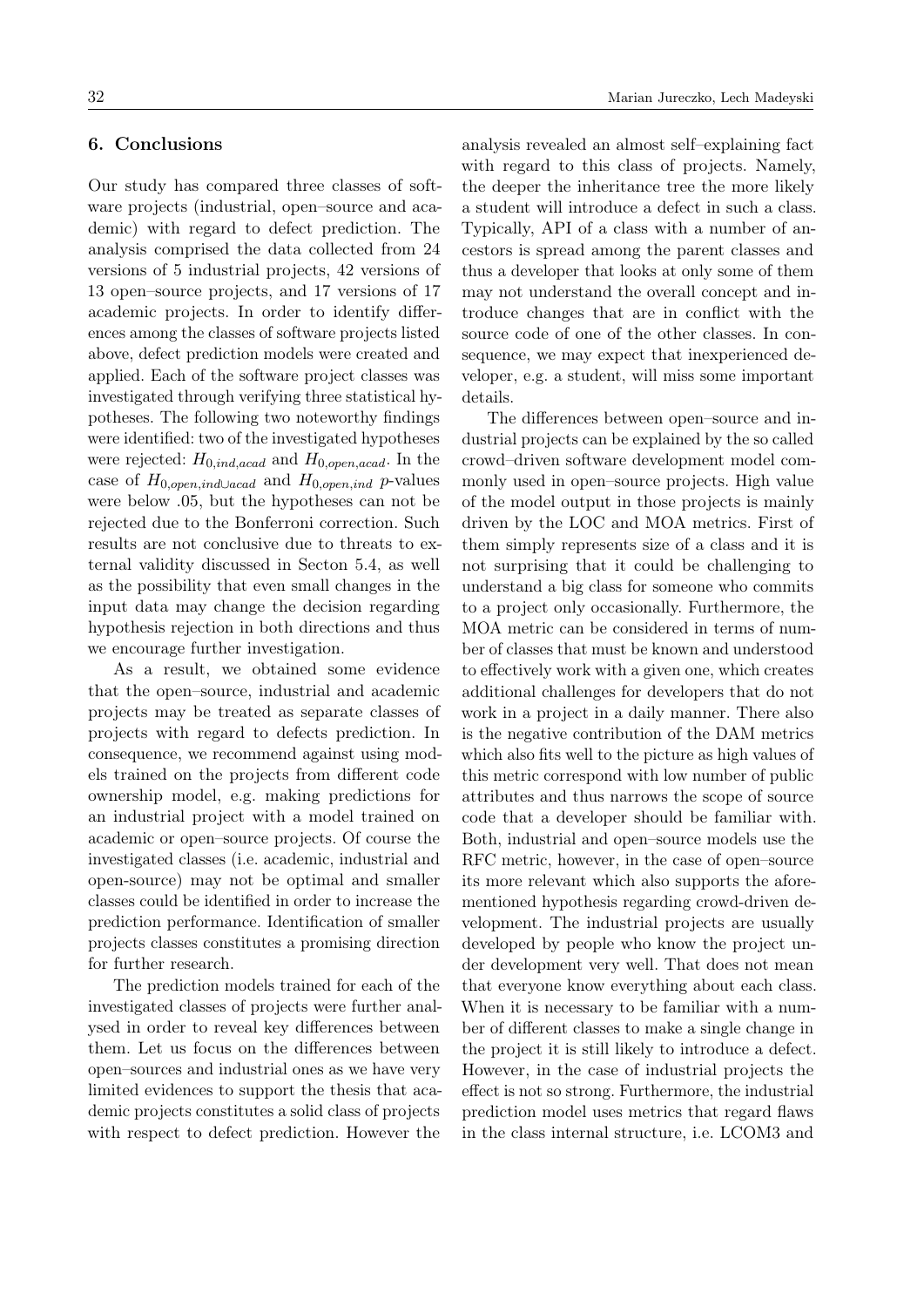CAM), which make challenges in the development regardless of developer knowledge about other classes.

The models that were trained on the academic projects gave usually the worst predictions. Even in the case of making predictions for academic projects, the models trained on the academic projects did not perform well. It was not the primary goal of the study, but the obtained results made it possible to arrive at that newsworthy conclusion. The academic projects are not good as a training set for the defect prediction models. Probably, they are too immature and thus have too chaotic structure. The obtained results point to the need of reconsidering the relevancy of the studies on defect prediction that rely solely on the data from the academic projects. Academic data sets were used even in the frequently cited [\[43–](#page-14-1)[45\]](#page-14-2) and recently conducted [\[46,](#page-14-3) [47\]](#page-14-4) studies.

Detailed data are available via a web–based metrics repository established by the authors [\(http://purl.org/MarianJureczko/MetricsRepo\)](http:// purl.org/MarianJureczko/MetricsRepo). The collected data may be used by other researchers for replicating presented here experiments as well as conducting own empirical studies. The obtained defect prediction models related to the conducted empirical study presented in this paper are available online [\(http://purl.org/](http://purl.org/MarianJureczko/IET_CrossProjectPrediction) [MarianJureczko/IET\\_CrossProjectPrediction\)](http://purl.org/MarianJureczko/IET_CrossProjectPrediction). However, we recommend using the models for cross–project defect prediction with great caution, since the obtained prediction performance is moderate and presumable in most cases can be surpassed by a project specific model.

#### References

- <span id="page-12-0"></span>[1] L. Briand, W. Melo, and J. Wust, "Assessing the applicability of fault-proneness models across object-oriented software projects," IEEE Transactions on Software Engineering, Vol. 28, No. 7, 2002, pp. 706–720.
- <span id="page-12-1"></span>[2] L. Samuelis, "On principles of software engineering-role of the inductive inference," e-Informatica Software Engineering Journal, Vol. 6, No. 1, 2012, pp. 71–77.
- <span id="page-12-2"></span>[3] L. Fernandez, P. J. Lara, and J. J. Cuadrado, "Efficient software quality assurance approaches oriented to UML models in real life," Idea Group Pulishing, 2007, pp. 385–426.
- <span id="page-12-3"></span>[4] M. L. Hutcheson and L. Marnie, Software testing fundamentals. John Wiley & Sons, 2003.
- <span id="page-12-4"></span>[5] B. W. Boehm, "Understanding and controlling software costs," Journal of Parametrics, Vol. 8, No. 1, 1988, pp. 32–68.
- <span id="page-12-5"></span>[6] G. Denaro and M. Pezzè, "An empirical evaluation of fault-proneness models," in Proceedings of the 24rd International Conference on Software Engineering, 2002. ICSE 2002. IEEE, 2002, pp. 241–251.
- <span id="page-12-6"></span>[7] C. Kaner and W. P. Bond, "Software engineering metrics: What do they measure and how do we know?" in 10th International Software Metrics Symposium. IEEE, 2004, p. 6.
- <span id="page-12-7"></span>[8] N. E. Fenton and M. Neil, "Software metrics: successes, failures and new directions," Journal of Systems and Software, Vol. 47, No. 2, 1999, pp. 149–157.
- <span id="page-12-8"></span>[9] T. Hall and N. Fenton, "Implementing effective software metrics programs," IEEE Software, Vol. 14, No. 2, 1997, pp. 55–65.
- <span id="page-12-9"></span>[10] B. Turhan, T. Menzies, A. B. Bener, and J. Di Stefano, "On the relative value of cross-company and within-company data for defect prediction," Empirical Software Engineering, Vol. 14, No. 5, 2009, pp. 540–578.
- <span id="page-12-10"></span>[11] M. T. Villalba, L. Fernández-Sanz, and J. Martínez, "Empirical support for the generation of domain-oriented quality models," IET software, Vol. 4, No. 1, 2010, pp. 1–14.
- <span id="page-12-11"></span>[12] T. Zimmermann, N. Nagappan, H. Gall, E. Giger, and B. Murphy, "Cross-project defect prediction: a large scale experiment on data vs. domain vs. process," in Proceedings of the the 7th joint meeting of the European software engineering conference and the ACM SIGSOFT symposium on The foundations of software engineering. ACM, 2009, pp. 91–100.
- <span id="page-12-12"></span>[13] M. Jureczko and L. Madeyski, "Towards identifying software project clusters with regard to defect prediction," in Proceedings of the 6th International Conference on Predictive Models in Software Engineering. ACM, 2010, p. 9.
- <span id="page-12-13"></span>[14] R. Subramanyam and M. S. Krishnan, IEEE Transactions on Software Engineering, Vol. 29, No. 4, 2003, pp. 297–310.
- <span id="page-12-14"></span>[15] N. Nagappan, T. Ball, and A. Zeller, "Mining metrics to predict component failures," in Proceedings of the 28th international conference on Software engineering. ACM, 2006, pp. 452–461.
- <span id="page-12-15"></span>[16] M. Jureczko and D. Spinellis, "Using object-oriented design metrics to predict software defects," in Models and Methods of System Dependability. Oficyna Wydawnicza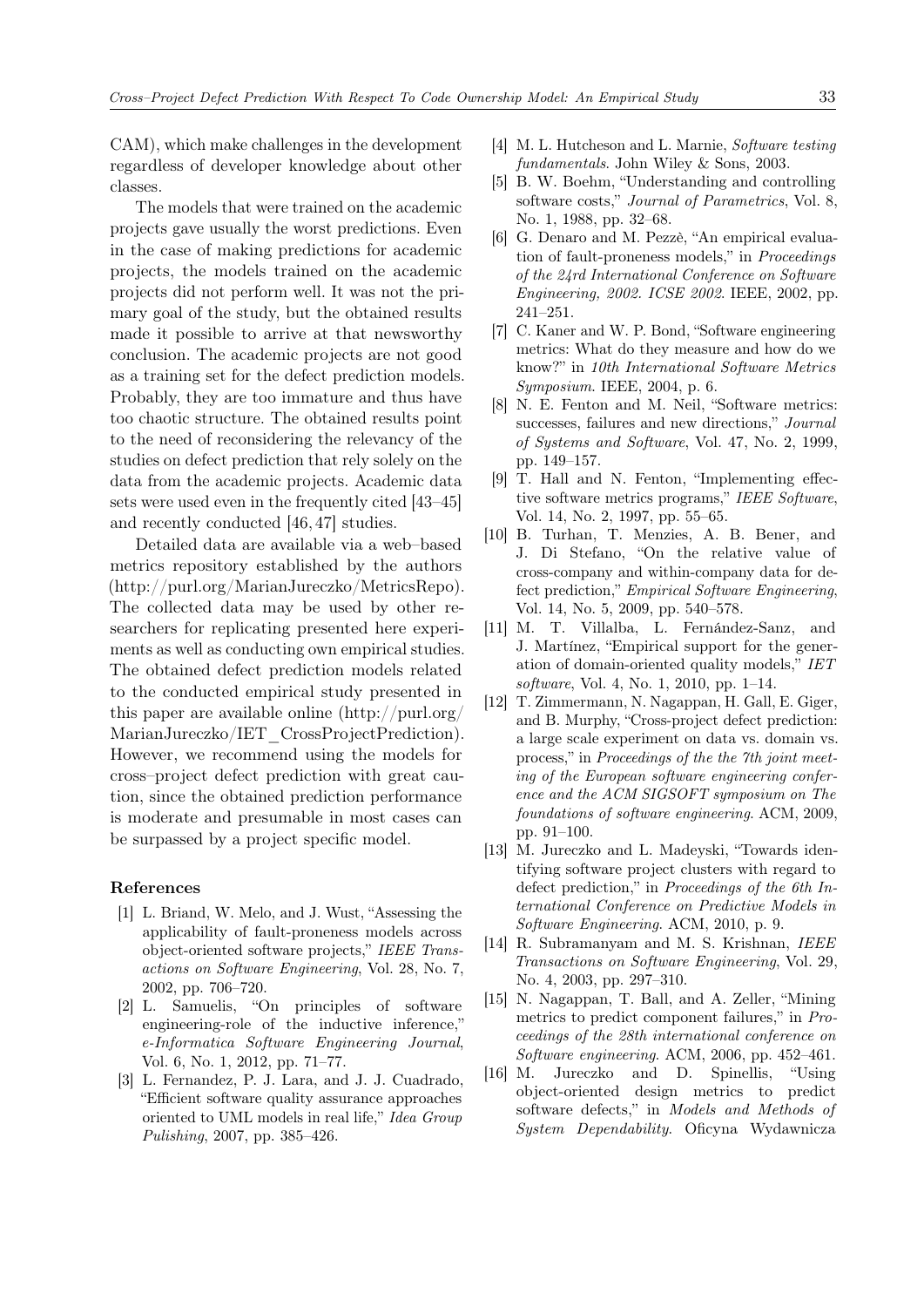Politechniki Wrocławskiej, 2010, pp. 69–81.

- <span id="page-13-0"></span>[17] M. Jureczko and L. Madeyski, "Predykcja defektów na podstawie metryk oprogramowania – identyfikacja klas projektów," in Proceedings of the Krajowa Konferencja Inżynierii Oprogramowania (KKIO 2010). PWNT, 2010, pp. 185–192.
- <span id="page-13-1"></span>[18] Y. Liu, T. M. Khoshgoftaar, and N. Seliya, "Evolutionary optimization of software quality modeling with multiple repositories," Software Engineering, IEEE Transactions on, Vol. 36, No. 6, 2010, pp. 852–864.
- <span id="page-13-2"></span>[19] Z. He, F. Shu, Y. Yang, M. Li, and Q. Wang, "An investigation on the feasibility of cross-project defect prediction," Automated Software Engineering, Vol. 19, No. 2, 2012, pp. 167–199.
- <span id="page-13-3"></span>[20] S. R. Chidamber and C. F. Kemerer, "A metrics suite for object oriented design," IEEE Transactions on Software Engineering, Vol. 20, No. 6, 1994, pp. 476–493.
- <span id="page-13-4"></span>[21] B. H. Sellers, Object-Oriented Metrics. Measures of Complexity. Prentice Hall, 1996.
- <span id="page-13-5"></span>[22] R. Martin, "OO design quality metrics," An analysis of dependencies, 1994.
- <span id="page-13-6"></span>[23] J. Bansiya and C. G. Davis, "A hierarchical model for object-oriented design quality assessment," IEEE Transactions on Software Engineering, Vol. 28, No. 1, 2002, pp. 4–17.
- <span id="page-13-7"></span>[24] M.-H. Tang, M.-H. Kao, and M.-H. Chen, "An empirical study on object-oriented metrics," in Sixth International Software Metrics Symposium, 1999. Proceedings. IEEE, 1999, pp. 242–249.
- <span id="page-13-8"></span>[25] T. J. McCabe, "A complexity measure," IEEE Transactions on Software Engineering, No. 4, 1976, pp. 308–320.
- <span id="page-13-9"></span>[26] L. Madeyski, reproducer: Reproduce Statistical Analyses and Meta-Analyses, 2015, R package. [Online]. [http://CRAN.R-project.org/](http://CRAN.R-project.org//package=reproducer) [/package=reproducer](http://CRAN.R-project.org//package=reproducer)
- <span id="page-13-10"></span>[27] L. Madeyski and B. A. Kitchenham, "Reproducible Research – What, Why and How," Wroclaw University of Technology, PRE W08/2015/P-020, 2015.
- <span id="page-13-11"></span>[28] L. Madeyski, B. A. Kitchenham, and S. L. Pfleeger, "Why Reproducible Research is Beneficial for Security Research," (under review), 2015.
- <span id="page-13-12"></span>[29] J. K. Chhabra and V. Gupta, "A survey of dynamic software metrics," Journal of computer science and technology, Vol. 25, No. 5, 2010, pp. 1016–1029.
- <span id="page-13-13"></span>[30] S. Misra, M. Koyuncu, M. Crasso, C. Mateos, and A. Zunino, "A suite of cognitive complexity metrics," in Computational Science and Its

Applications–ICCSA 2012. Springer, 2012, pp. 234–247.

- <span id="page-13-14"></span>[31] L. Madeyski and M. Jureczko, "Which Process Metrics Can Significantly Improve Defect Prediction Models? An Empirical Study," Software Quality Journal, Vol. 23, No. 3, 2015, pp. 393–422. [Online]. <http://dx.doi.org/10.1007/s11219-014-9241-7>
- <span id="page-13-15"></span>[32] M. Jureczko and J. Magott, "QualitySpy: a framework for monitoring software development processes," Journal of Theoretical and Applied Computer Science, Vol. 6, No. 1, 2012, pp. 35–45.
- <span id="page-13-16"></span>[33] E. J. Weyuker, T. J. Ostrand, and R. M. Bell, "Comparing the effectiveness of several modeling methods for fault prediction," Empirical Software Engineering, Vol. 15, No. 3, 2010, pp. 277–295.
- <span id="page-13-17"></span>[34] L. Madeyski, Test-driven development: An empirical evaluation of agile practice. Springer, 2010.
- <span id="page-13-18"></span>[35] S. H. Kan, Metrics and models in software quality engineering. Addison-Wesley Longman Publishing Co., Inc., 2002.
- <span id="page-13-19"></span>[36] M. Fischer, M. Pinzger, and H. Gall, "Populating a release history database from version control and bug tracking systems," in International Conference on Software Maintenance, 2003. ICSM 2003. Proceedings. IEEE, 2003, pp. 23–32.
- <span id="page-13-20"></span>[37] T. Zimmermann, R. Premraj, and A. Zeller, "Predicting defects for eclipse," in International Workshop on Predictor Models in Software Engineering, 2007. PROMISE'07: ICSE Workshops 2007. IEEE, 2007, pp. 9–9.
- <span id="page-13-21"></span>[38] M. D'Ambros, A. Bacchelli, and M. Lanza, "On the impact of design flaws on software defects," in Quality Software (QSIC), 2010 10th International Conference on. IEEE, 2010, pp. 23–31.
- [39] M. D'Ambros, M. Lanza, and R. Robbes, "An extensive comparison of bug prediction approaches," in 7th IEEE Working Conference on Mining Software Repositories (MSR), 2010. IEEE, 2010, pp. 31–41.
- <span id="page-13-22"></span>[40] A. Bacchelli, M. D'Ambros, and M. Lanza, "Are popular classes more defect prone?" in Fundamental Approaches to Software Engineering. Springer, 2010, pp. 59–73.
- <span id="page-13-23"></span>[41] G. Antoniol, K. Ayari, M. Di Penta, F. Khomh, and Y.-G. Guéhéneuc, "Is it a bug or an enhancement?: a text-based approach to classify change requests," in Proceedings of the 2008 conference of the center for advanced studies on collaborative research: meeting of minds. ACM, 2008, p. 23.
- <span id="page-13-24"></span>[42] T. J. Ostrand, E. J. Weyuker, and R. M. Bell,